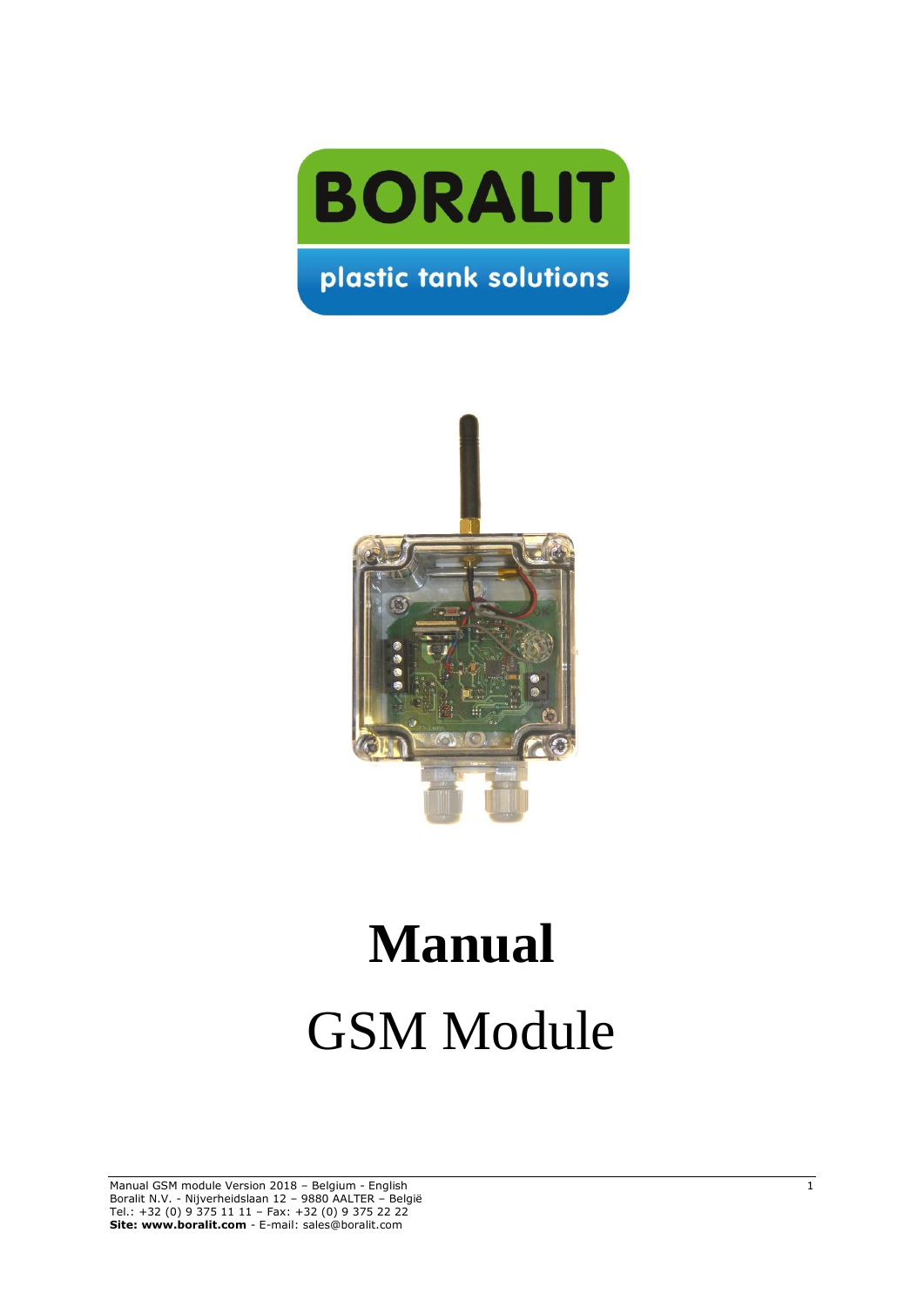# **1. INTRODUCTION**

# **1.1. LED Indications**

When starting up both red and green led lighting up. This means that the module is connecting to the mobile network. This can take 30 to 60 seconds.

If there is a problem with the SIM card (not readable, PIN required) both led's will flash every second.

After initializing, the flashing of the green led shows the signal strength with 1 to 5 flashes (1 = weak, 3 = normal,  $5 = \text{very strong}$ ). If there is not enough signal strength then the red led flashes continuously every 300ms.

If there is a message in progress (sending/receiving), then the green led flashes every.

| Red LED      | Green LED    | Meaning                        | Comment                                                        |
|--------------|--------------|--------------------------------|----------------------------------------------------------------|
| $4/0,001$ s  |              | No power or battery is loading | Short flashing every 4 seconds                                 |
| ON           | ON           | Waiting for connection         |                                                                |
| $1/1$ s      | $1/1$ s      | SIM card failure               | For example: SIM card is PIN<br>protected                      |
|              | 1-5 flashes  | Connected to network           | 1 x weak signal<br>3 x normal signal<br>5 x very strong signal |
| $300/300$ ms |              | No signal                      |                                                                |
|              | $150/150$ ms | Text message sending/receiving |                                                                |

# **1.2. Starting up**

To use the module is a "mini"-SIM- card needed (12 x 15 mm). Insert the SIM in the sleeve with the cuter corner left up (see photo).

# **WARNING! the PIN protection must be turned off before inserting !**

Connect the needed inputs.

Connect the battery (the red LED starts to flash), and connect to mains.

The red and green LED's flashing. The module tries to connect to the network. This can take 30 to 60 seconds.

After initialising: the flashing of the green led indicates the strength of the signal  $(1 = \text{weak}, 3 = \text{normal}, 5 = \text{very})$ strong).

Our module is ready to program.

# **1.3. Structure of the module**

The programming of the module has to be done with another mobile device, by sending specific text messages.

Each text must start with  $*$ . This without a space or character in front of it.

A program text looks like:

**\*<parameter><index>=<value>**

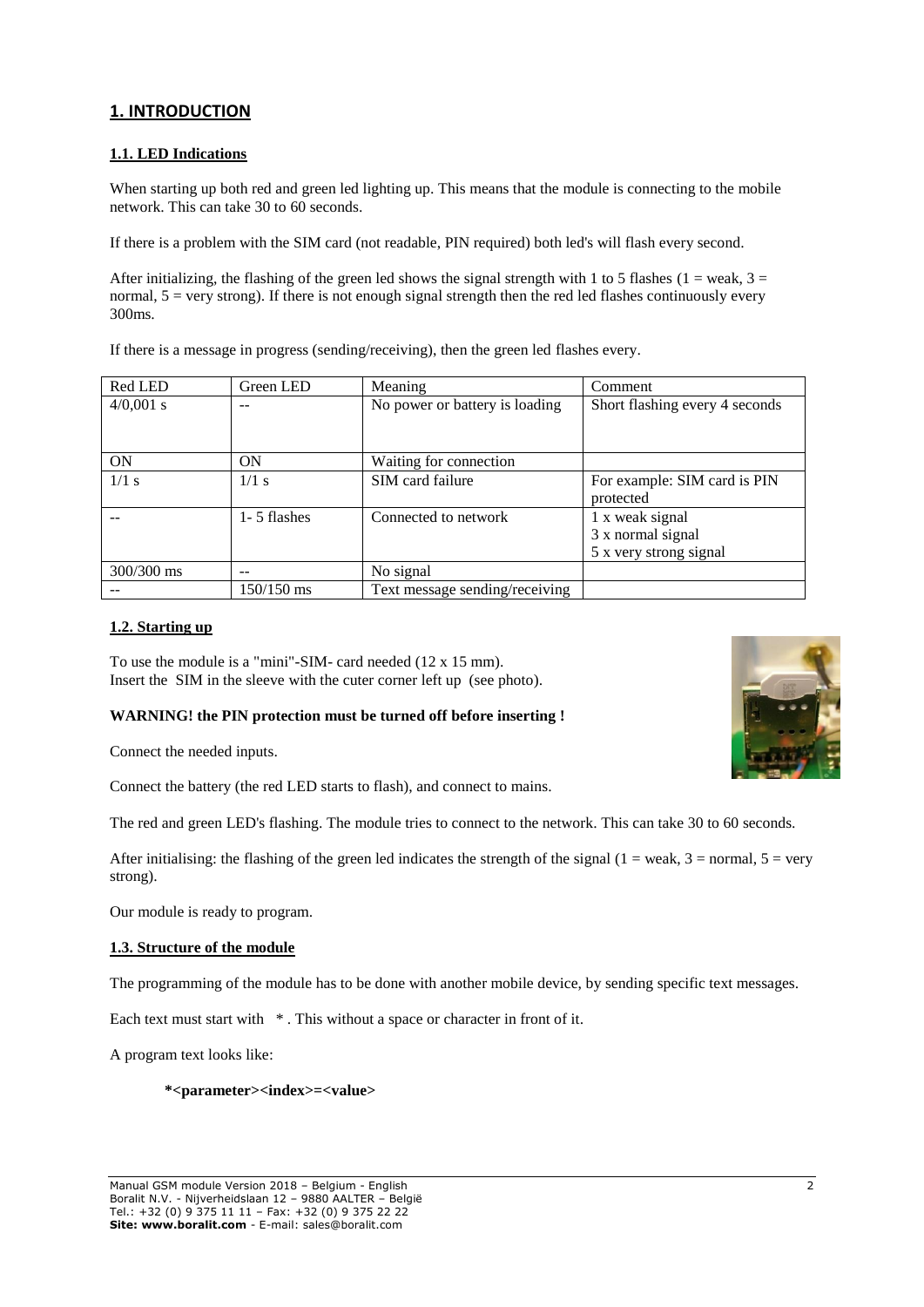Where:

**<parameter>** this is the parameter described in the table. The module recognizes about what to program. U can use lower and/or lower letters

**WARNING**: the text <parameter> must be exact written like in the table..

**<index>** is the number of the parameter. This can be for example 2 for the second phone number.

 $\langle$ **value>** is the value of the parameter, always with  $\langle \rangle$  => in front of it. This can be for example a phone number or a text.

Below is an overview of the various parameters .

| Always first | parameter | Description                                                   |
|--------------|-----------|---------------------------------------------------------------|
| $\ast$       | Tel       | Target phone number to send the message to. Maximum 3 numbers |
| $\ast$       | Text      | Header or text, maximum 127 characters                        |
| $\ast$       | Time      | Delay time for sending a text message.                        |
| $\ast$       | In(x)     | IN 1 and IN 2 potential free. IN 3 is $4-20$ mA               |
| $\ast$       | Pwd       | password, not necessary                                       |
| $\ast$       | Factory   | Reset to default factory settings                             |
|              | reset     |                                                               |

This is how the text looks for a phone number.

#### **\*tel1=+3293751111**

It is possible to put more messages in one text message. Each parameter must start with \*. You can add a space between \* and the next parameter. This is how it looks like.

#### **\*tel1=+3293751111 \*tel2=+3293252570**

## **2. Programming the module**

#### **2.1. Programming a phone number**

It is possible to program up to maximum 3 phone numbers.

**WARNING**: messages such as low credit balance of the card will only be sent to the first number.

**WARNING**: The programmed phone numbers must be mobile numbers, able to receive text massages.

To program order:

#### **\*tel<index>=<phone number>**

Where:

 $\langle$ **index**> the number of the phone to send the message to (maximum 3) ['1', '2', '3'].

**<phone number>** the requested phone number with a maximum of 16 characters. **+3293751111**

The phone number must start with '+' and the country code.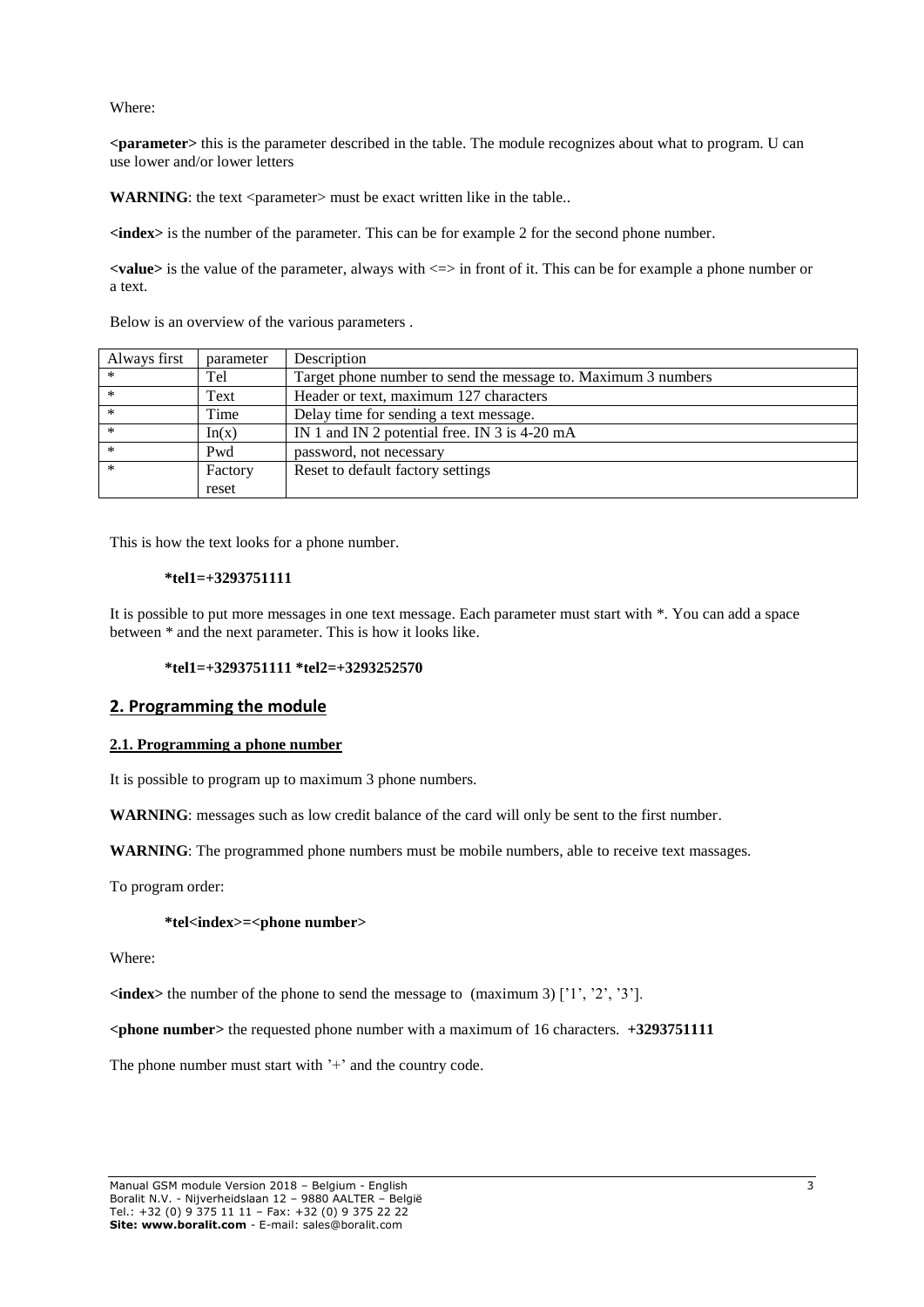Only following characters may be used

```
Figures: [0, 1, ..., 9]Spaces may be used
```
To remove a phone number, the value  $\langle$  phone number $\rangle$  must be  $\langle x \rangle$ .

Example to program 1 phone number:

**\*tel1=+3293751111 \*tel1=+32 9 375 11 11 \*tel1=x** 

Example to program 2 phone numbers:

#### **\*tel1=+3293751111 \*tel2=+32 9 325 25 70**

The module will send every message to all of the programmed phone numbers, except messages like low credit balance. These are send only to the first phone number.

# **2.2. Programming a text message.**

It is possible to program a header and/or a text. A heading can be for example <pumping station 1> if there are 2.

WARNING: Each heading + text may have maximum 160 characters. **WARNING**: Each text may have maximum 127 characters.

To program order:

#### **\*text<index>=<text>**

Where:

 $\langle$ **index**> the required heading or text ['H', '1', '2',...,'9']

Where:

- 'H': Heading
- '1': text when failure of mains
- $'2$ : input 1
- $'3'$ : input 2
- $4$ <sup>:</sup> input 3
- ' $5 \dots$ ' $9$ ': not in use,

**<text>** the required text you want to send..

Example to program an  $\alpha$  alarm message is this occurs on input 1.:

#### **\*text3=alarm message**

Example to program an  $\leq$ pumping station 2 alarm message $\geq$  where  $\leq$ pumping station 2 $\geq$  is the heading and <alarm message> the text.

# **\*textH=pumping station 2 \*text3= alarm message**

To have a better reading, insert a space in front of the text <alarm message>. Otherwise the 2 texts will stick to each other.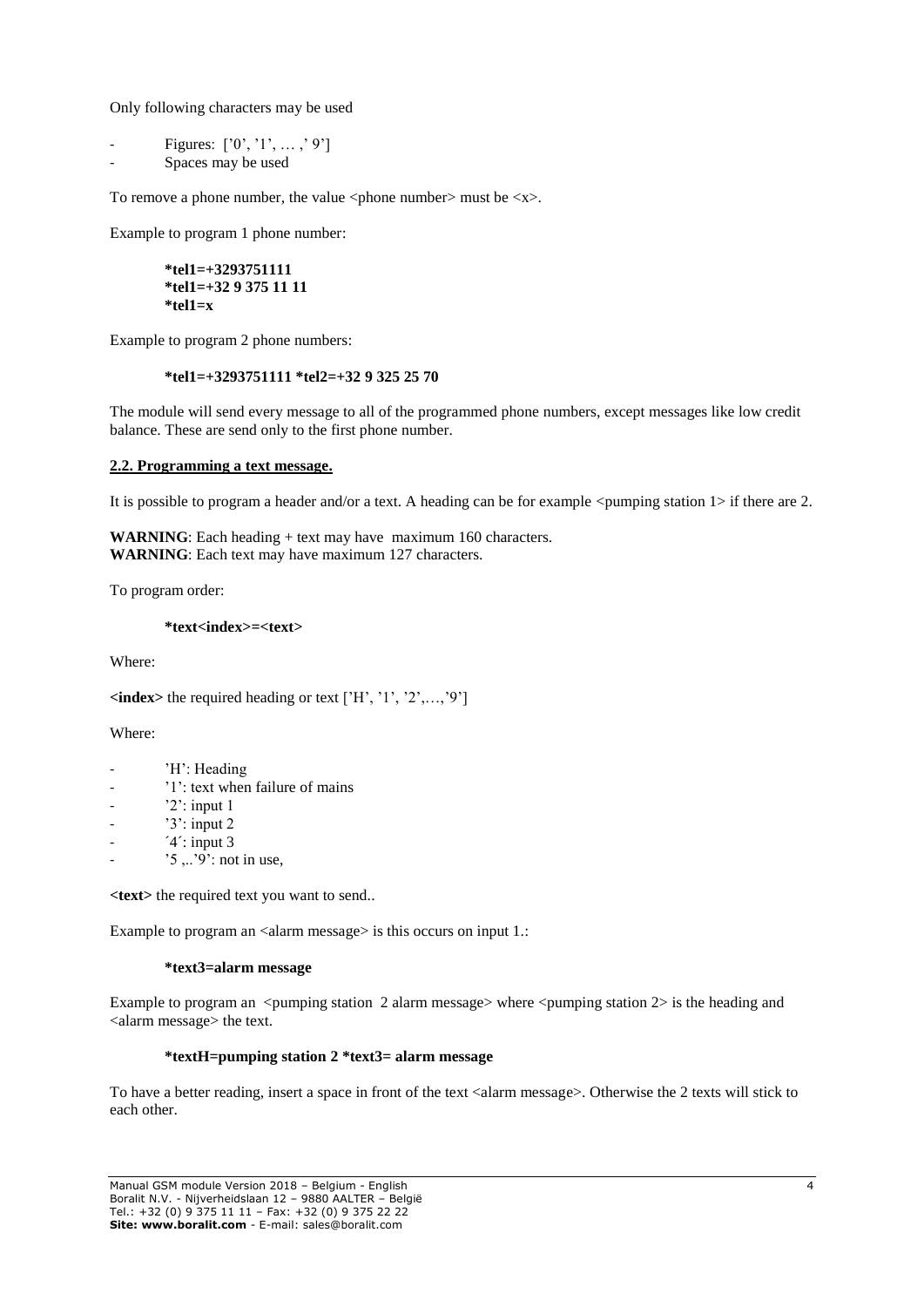#### **2.3. Programming delay times**

There are 2 delay times you can change.

Time 1: The minimum time that the module has to wait before sending the failure of the mains.

Standard time = 5 hours. Adjustable between 0 and 48 hours

Time 2: The minimum time that the module has to wait before sending the failure on an input.

Standard time = 5 seconds Adjustable between 1 and 3.600 seconds.

Time 3 to 9 are not in use

The programming order:

**\*time<index>=<value>**

Where:

**<index>** The time you want to adjust ['1', '2'].

**<value>** the requested time

Example :

**\*time1=5**

#### **2.4. Changing the inputs 1 and 2 from NC to NC - Not for the Boralit products.**

It is possible to change IN1 and IN2 as a normal open contact to a normal closed. This can be of use for example when you use a floating switch to detect an alarm. Then there is also a detection when there is a problem with the cable.

The programming order:

**\*in<index>=<value>**

Where:

**<index>** The number of the input ['1', '2''].

**<value>** The wanted position ['0', '1''].

'0' is a NO connection. '1'is a NC connection.

Example to change IN1 to NC:

**\*in1=1**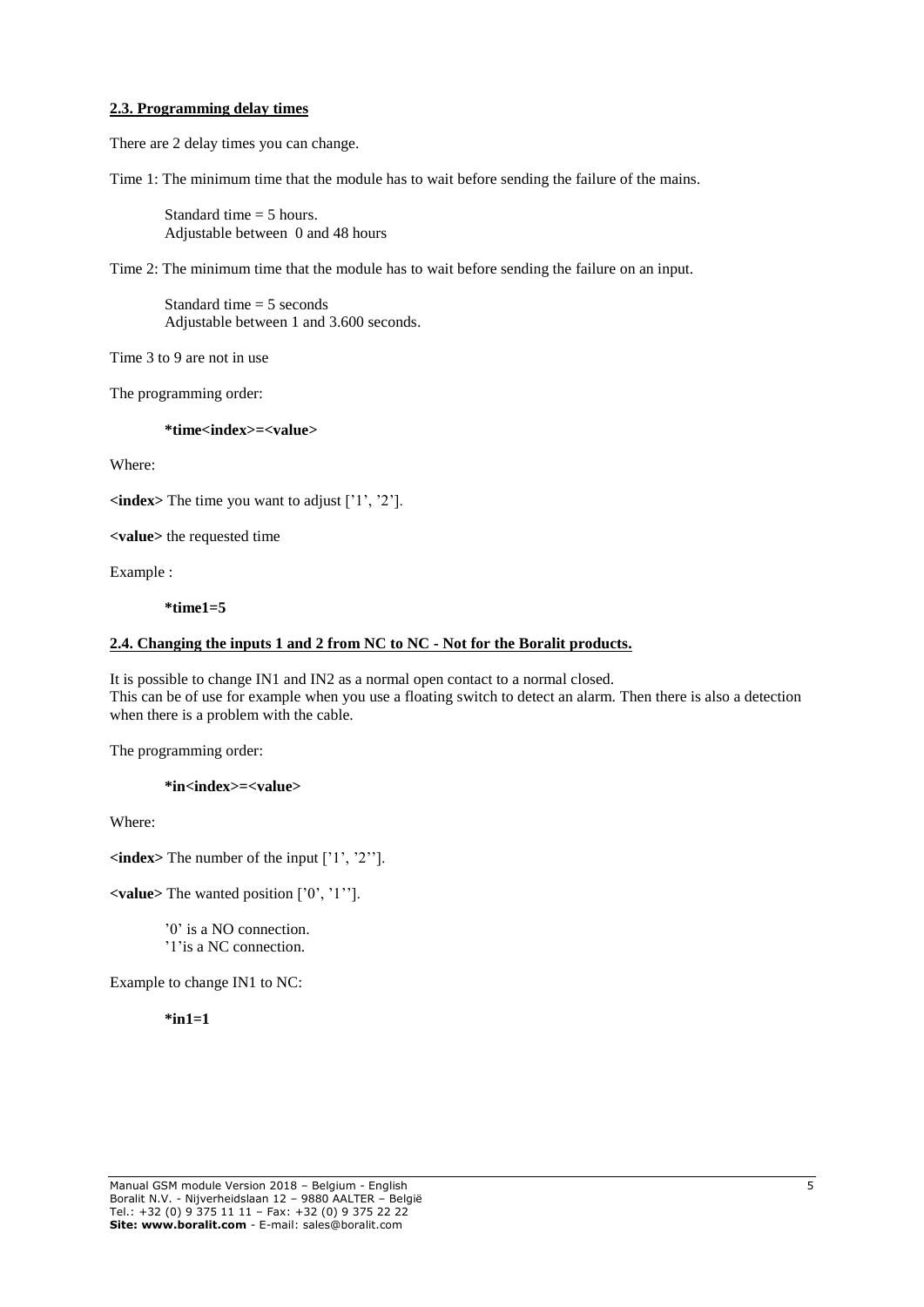# **2.5. Set Password**

It is possible to insert a password to secure the module.

The programming order:

#### \***pwd=<password>**

Where:

**<password>** The requested password. It can have maximum 8 characters and/or numbers, lower or upper.

If the password is longer, only the first 8 character will be stored.

**WARNING**: If a password is programmed, each message must be started with \*password, followed with what you want to program.

#### **\*<password>\*<parameter><index>=<value>**

Example to program the password 123456

# **\*pwd=123456**

When you enter a wrong password, you get the following message:

# **<header><ID> \*WRONG PASSWORD**

# **2.6. Changing the password**

To do this, you need the old password.

The programming order:

#### **\*<old password>\*pwd=<new password>**

Example to change the password from 123456 to 987654

#### **\*123456\*pwd=987654**

#### **2.7. Deleting a password**

To delete a password you enter blank.

The programming order:

## **\*<password>\*pwd=**

Example how to delete the password 987654

#### **\*987654\*pwd=**